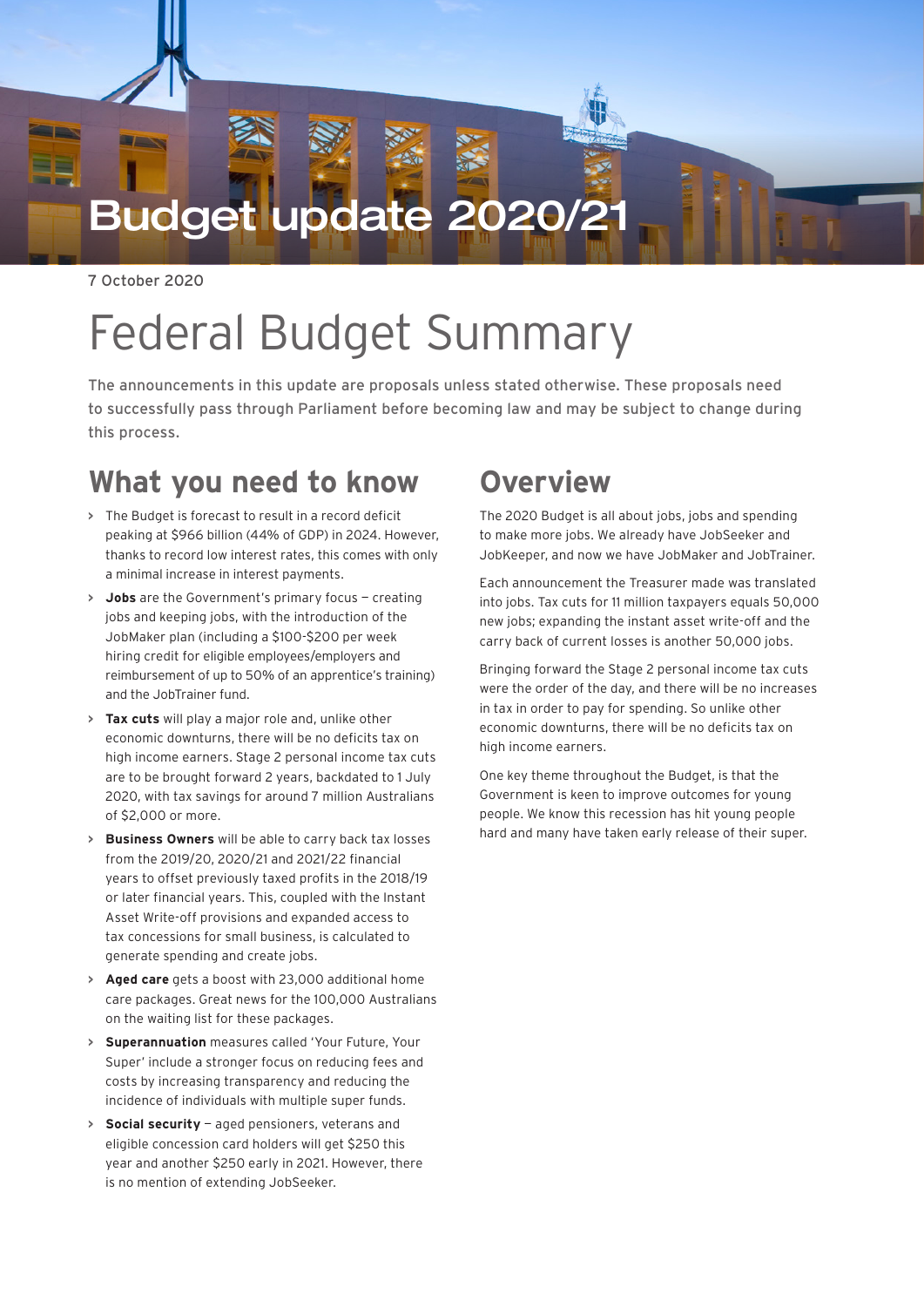

#### **Bringing forward income tax cuts**

From 1 July 2020, two years earlier than previously legislated, the Stage 2 low income tax offset (LITO) and the thresholds for the 19% and 32.5% personal income tax brackets are proposed to increase. Stage 3 of the Personal Income Tax Plan remains unchanged and commences in 2024/25 as legislated.

#### Current tax schedules

| <b>Tax rate</b> | Thresholds for 2020/21<br>and 2021/22 | Schedule from 1 July 2022 | Schedule from 1 July 2024 |
|-----------------|---------------------------------------|---------------------------|---------------------------|
| Nil             | $0 - $18,200$                         | $0 - $18,200$             | $0 - $18.200$             |
| 19%             | $$18,201 - $37,000$                   | $$18,201 - $45,000$       | $$18,201 - $45,000$       |
| 30%             | $\overline{\phantom{a}}$              | $\overline{\phantom{a}}$  | \$45,001 - \$200,000      |
| 32.5%           | \$37,001 - \$90,000                   | \$45,001 - \$120,000      | $\overline{\phantom{0}}$  |
| 37%             | \$90,001 - \$180,000                  | \$120,001 - \$180,000     | $\overline{\phantom{a}}$  |
| 45%             | $$180,000+$                           | $$180,000+$               | \$200,000+                |

#### Proposed tax schedules

| <b>Tax rate</b> | <b>Schedule from</b><br>1 July 2020 | <b>Schedule from</b><br>1 July 2024 |
|-----------------|-------------------------------------|-------------------------------------|
| Nil             | $0 - $18,200$                       | $0 - $18,200$                       |
| 19%             | $$18,201 - $45,000$                 | \$18,201 - \$45,000                 |
| 30%             |                                     | \$45,001 - \$200,000                |
| 32.5%           | \$45,001 - \$120,000                |                                     |
| 37%             | $$120,001 - $180,000$               |                                     |
| 45%             | $$180.000+$                         | \$200,000+                          |

#### **Tax offsets – 1 July 2020**

The LITO will increase from \$445 to \$700 from 1 July 2020. The Government has not brought forward all the changes as per Stage 2 of the tax plan. The low to middle income tax offset (LMITO) will be retained in the 2020/21 financial year. The Government does not intend on retaining LMITO in the 2021/22 financial year. Under current legislation it is set to end in the 2022/23 financial year.

#### Current low income tax offset phase out

| Taxable income      | Low income tax offset -<br>current          |
|---------------------|---------------------------------------------|
| \$37,000 or less    | \$445                                       |
| \$37.001 - \$66.666 | \$445 less [(income -<br>\$37,000) x 0.015] |
| \$66,667 and over   | Nil                                         |

#### Proposed low income tax offset phase out

| <b>Taxable income</b> | Low income tax offset -<br>proposed from 1 July 2020 |
|-----------------------|------------------------------------------------------|
| \$37,500 or less      | \$700                                                |
| $$37,501 - $45,000$   | \$700 less [(income -<br>\$37,500) x 0.051           |
| $$45,001 - $66,666$   | \$325 less [(income -<br>\$45,000) x 0.0151          |
| \$66,667 and over     | Nil                                                  |

#### **The amount of the tax savings**

The proposed bring-forward of the personal income tax thresholds, rates and tax offsets create the following future tax savings.

| <b>Taxable</b><br>income | <b>Current tax</b><br>payable | <b>Proposed</b><br>tax payable | Tax saving^ |
|--------------------------|-------------------------------|--------------------------------|-------------|
| \$20,000                 | \$0                           | \$0                            | \$0         |
| \$40,000                 | \$4,467                       | \$3,887                        | \$580       |
| \$60,000                 | \$11,067                      | \$9,987                        | \$1,080     |
| \$80,000                 | \$18,067                      | \$16,987                       | \$1,080     |
| \$100,000                | \$25,717                      | \$24,187                       | \$1,530     |
| \$120,000                | \$34,117                      | \$31,687                       | \$2,430     |
| \$140,000                | \$42,097                      | \$39,667                       | \$2,430     |
| \$160,000                | \$49,897                      | \$47,467                       | \$2,430     |
| \$180,000                | \$57,697                      | \$55,267                       | \$2,430     |
| \$200,000                | \$67,097                      | \$64,667                       | \$2,430     |

^ The above tax savings compare current tax rates with the proposed tax rates. Tax savings may differ from Government publications which compare 2017/18 tax rates with the proposed tax rates.